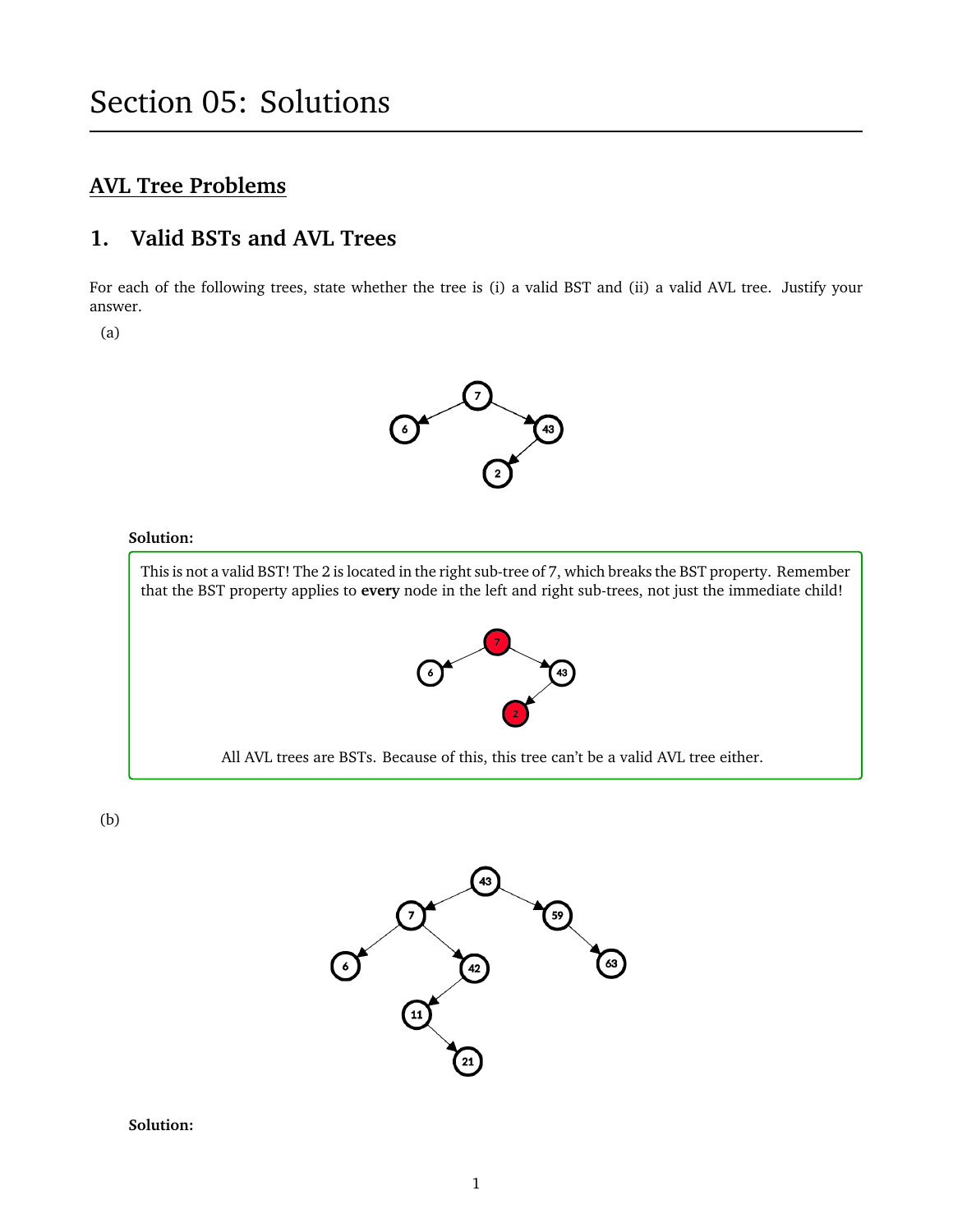This tree is a valid BST! If we check every node, we see that the BST property holds at each of them.

However, this is not a valid AVL tree. We see that some nodes (for example, the 42) violate the balance condition, which is an extra requirement compared to BSTs. Because the heights of 42's left and right sub-trees differ by more than one, this violates the condition.



(c)



#### **Solution:**

This tree is a valid BST! If we check every node, we see that the BST property holds at each of them. This tree is also a valid AVL tree! If we check every node, we see that the balance condition also holds at each of them.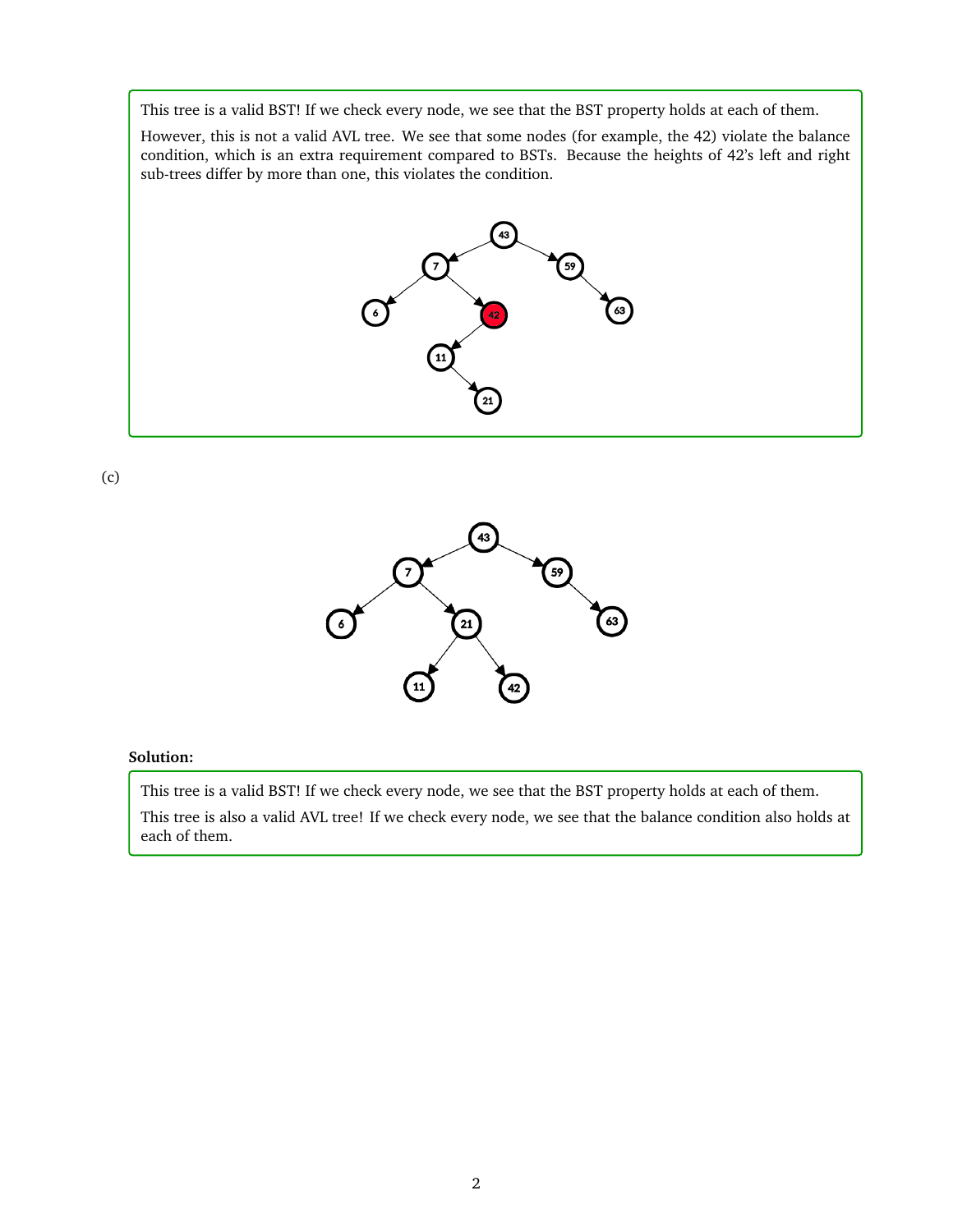# **2. Constructing AVL trees**

Draw an AVL Tree as each of the following keys are added in the order given. Show intermediate steps.

(a)

{"penguin", "stork", "cat", "fowl", "moth", "badger", "otter", "shrew", "lion", "raven", "bat"}

#### **Solution:**



(b)

 $\{6, 43, 7, 42, 59, 63, 11, 21, 56, 54, 27, 20, 36\}$ 

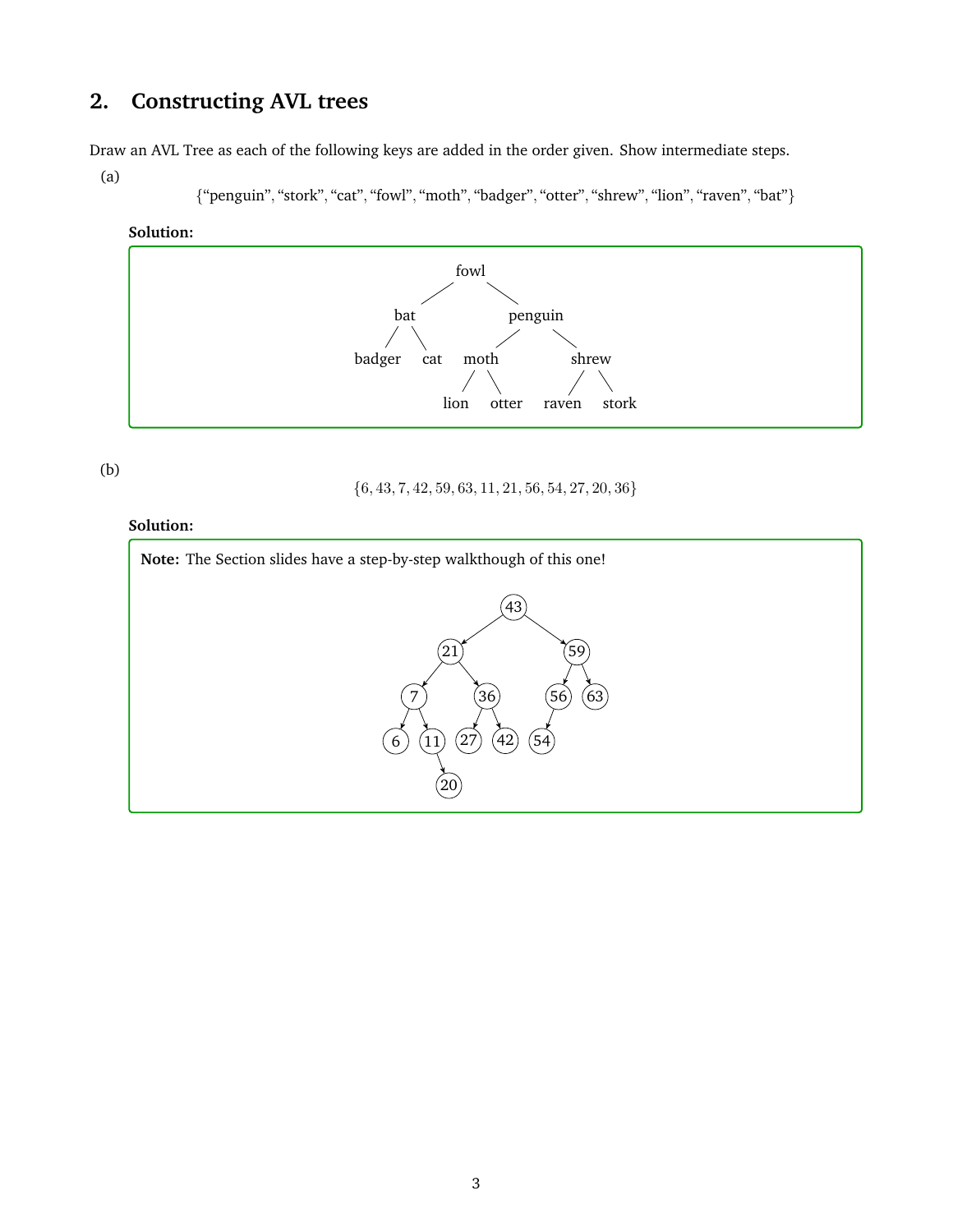(c)

{"indigo", "fuscia", "pink", "goldenrod", "violet", "khaki", "red", "orange", "maroon", "crimson", "green", "mauve"}

#### **Solution:**



## **3. AVL tree rotations**



Consider this AVL tree:

Give an example of a value you could insert to cause:

(a) A single rotation

## **Solution:**

Any value greater than 14 will cause a single rotation around 10 (since 10 will become unbalanced, but we'll be in the line case).

(b) A double rotation

### **Solution:**

Any value between 10 and 14 will cause a double rotation around 10 (since 10 will be unbalanced, and we'll be in the kink case).

(c) No rotation

#### **Solution:**

Any value less than 10 will cause no rotation (since we can't cause any node to become unbalanced with those values).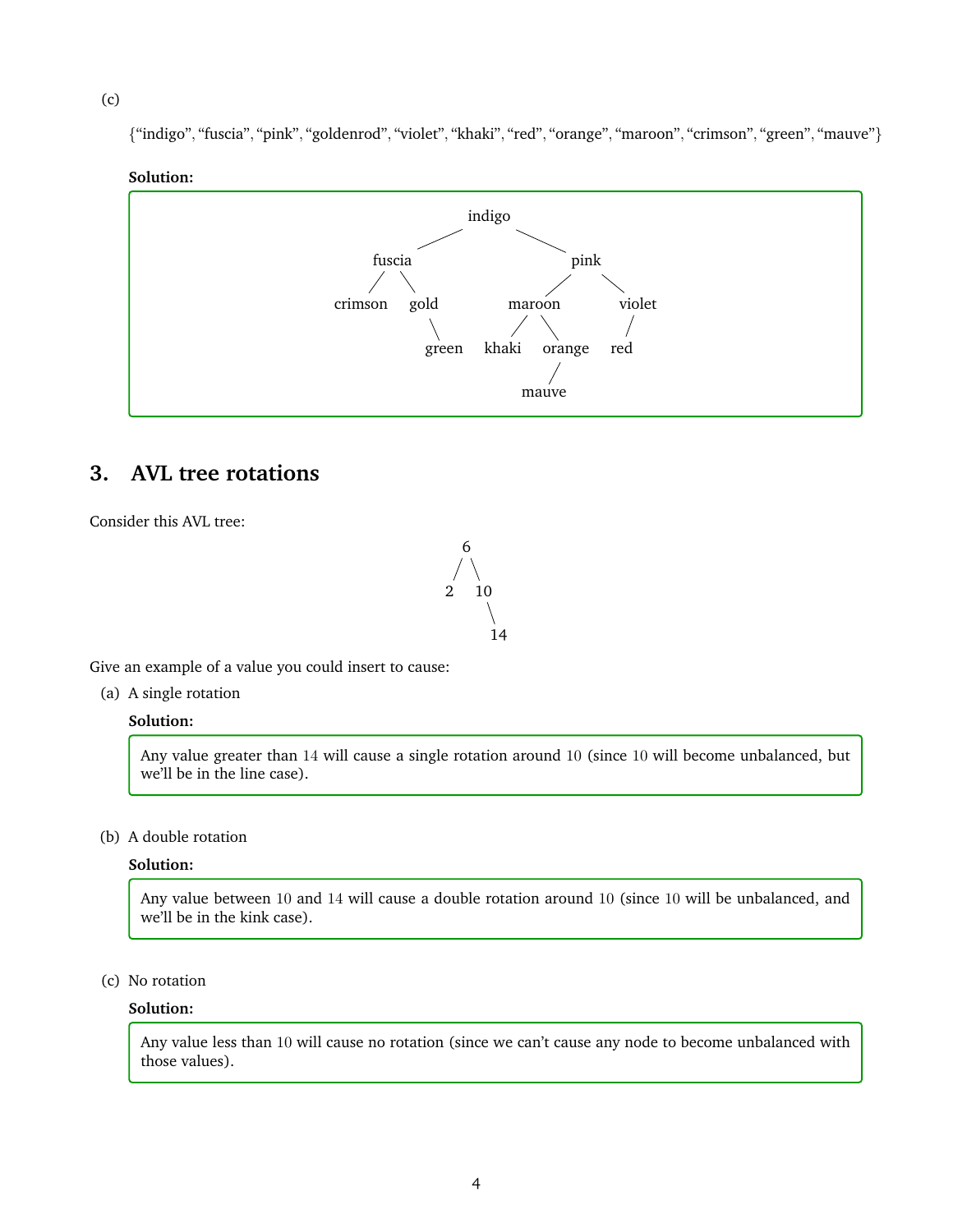## **4. Inserting keys and computing statistics**

In this problem, we will see how to compute certain statistics of the data, namely, the minimum and the median of a collection of integers stored in an AVL tree. Before we get to that let us recall insertion of keys in an AVL tree. Consider the following AVL tree:



(a) We now add the keys  $\{21, 14, 20, 19\}$  (in that order). Show where these keys are added to the AVL tree. Show your intermediate steps.





- (b) Recall that if we use an unsorted array to store n integers, it will take us  $O(n)$  runtime in order to compute the minimum element in the array. This can be done by running a loop that scans the array from the first index to the last index, which keeps track of the minimum element that it has seen so far. Now we will see how to compute the minimum element of a set of integers stored in an AVL tree which runs \*much\* faster than the procedure described above.
	- i. Given an AVL tree storing numbers, like the one above, describe a procedure that will return the minimum element stored in the tree.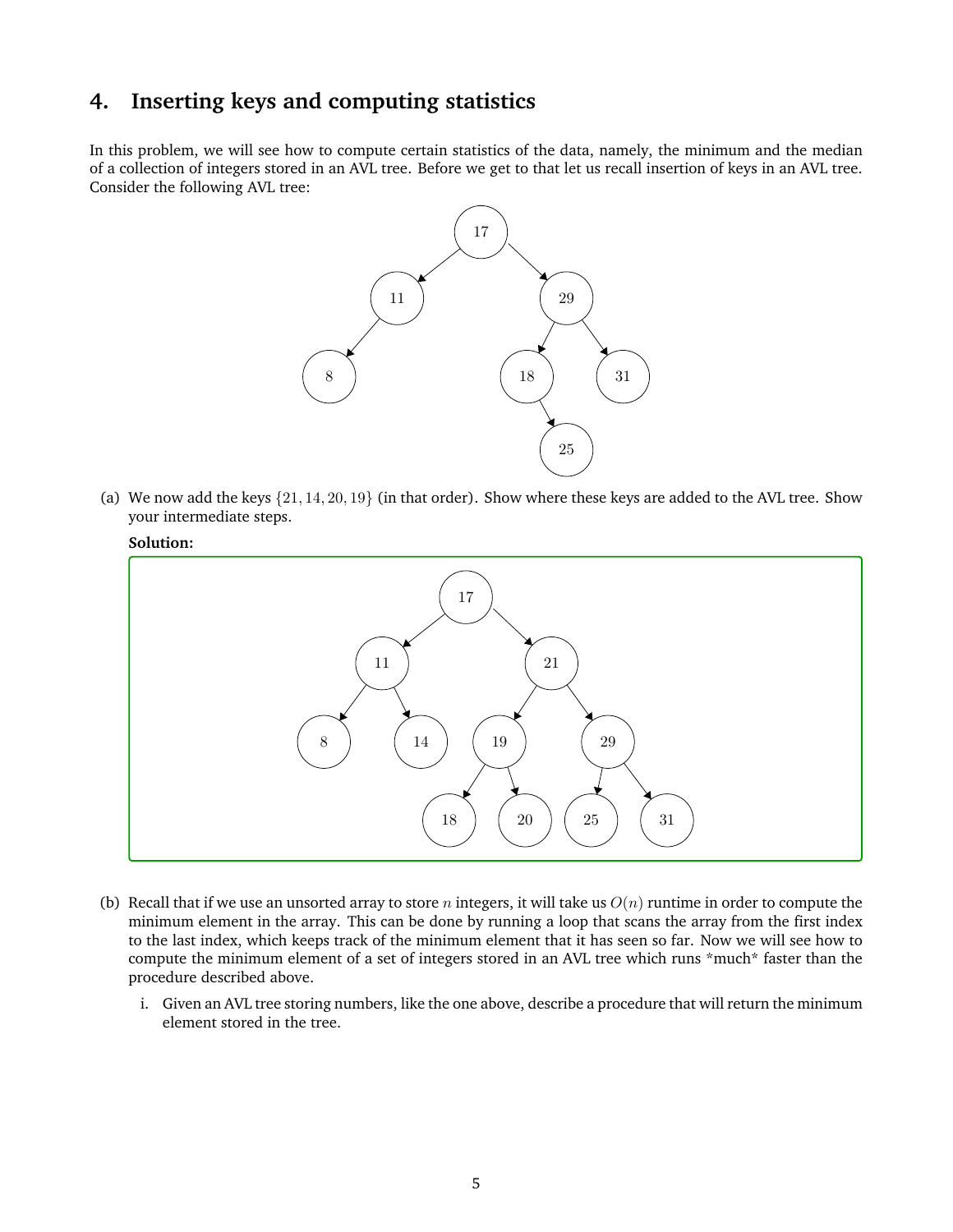#### **Solution:**

Remember that an AVL tree satisfies the BST property, i.e. for any node, all keys in the left sub-tree below that node must be smaller than all the keys in the right sub-tree. Since the minimum is the smallest element in the tree, it must lie in the left sub-tree below the root. By the same reasoning, the minimum must also lie in the left sub-tree below the left node connected to the root and so on and so forth.

Proceeding this way, we can set  $l_0$  to be the root of the tree and for all  $i \geq 1$ , we can set  $l_i$  to the left node connected to  $l_{i-1}$ . By our reasoning above, the minimum lies in the subtree below  $l_i$  for every  $i$ . Hence, we can simply start at the root i.e.  $l_0$  and keep following the edge towards the nodes  $l_1, l_2, \ldots$ until we hit a leaf! The leaf must be the minimum, as there is no subtree rooted below it.

ii. Supposing an AVL tree has n elements, what is the runtime of the above procedure in terms of  $n$ ? How does this runtime compare with the  $O(n)$  runtime of the linear scan of the array?

#### **Solution:**

The above procedure, is essentially a loop that starts at the root and stops when it reaches a leaf. The length of any path from the root to a leaf in an AVL tree with n elements is a most  $O(\log n)$ . Hence, the above procedure has runtime  $O(\log n)$ . This runtime is exponentially better than the linear scan which takes  $O(n)$  time!

(c) In the next few problems, we will see how to compute the median element of the set of elements stored in the AVL tree. The median of a set of n numbers is the element that appears in the  $\lceil n/2 \rceil$ -th position, when this set is written in sorted order. When n is even,  $\lceil n/2 \rceil = n/2$  and when n is odd,  $\lceil n/2 \rceil = (n + 1)/2$ . For example, if the set is  $\{3, 2, 1, 4, 6\}$  then the set in sorted order is  $\{1, 2, 3, 4, 6\}$ , and the median is 3.

If we were to simply store  $n$  integers in an array, one way to compute the median element would be to first sort the array and then look up the element at the  $\lceil n/2 \rceil$ -th position in the sorted array. This procedure has a runtime of  $O(n \log n)$ , even when we use a clever sorting algorithm like Mergesort. We will now see how to compute the median, when the data is stored in a rather modified AVL tree \*much\* faster.

For the time being, assume that we have a modified version of the AVL tree that lets us maintain, not just the key but also the number of elements that occur below the node at which the key is stored plus one (for that node). The use of this will become apparent very soon. As an example, the modified version of the AVL tree above, would like so (the number after the semi-colon in each node accounts for the number of nodes below that node plus one).



i. We now again add the keys  $\{21, 14, 20, 19\}$  (in that order) to the modified AVL tree. How does the modified AVL tree look after the insertions are done?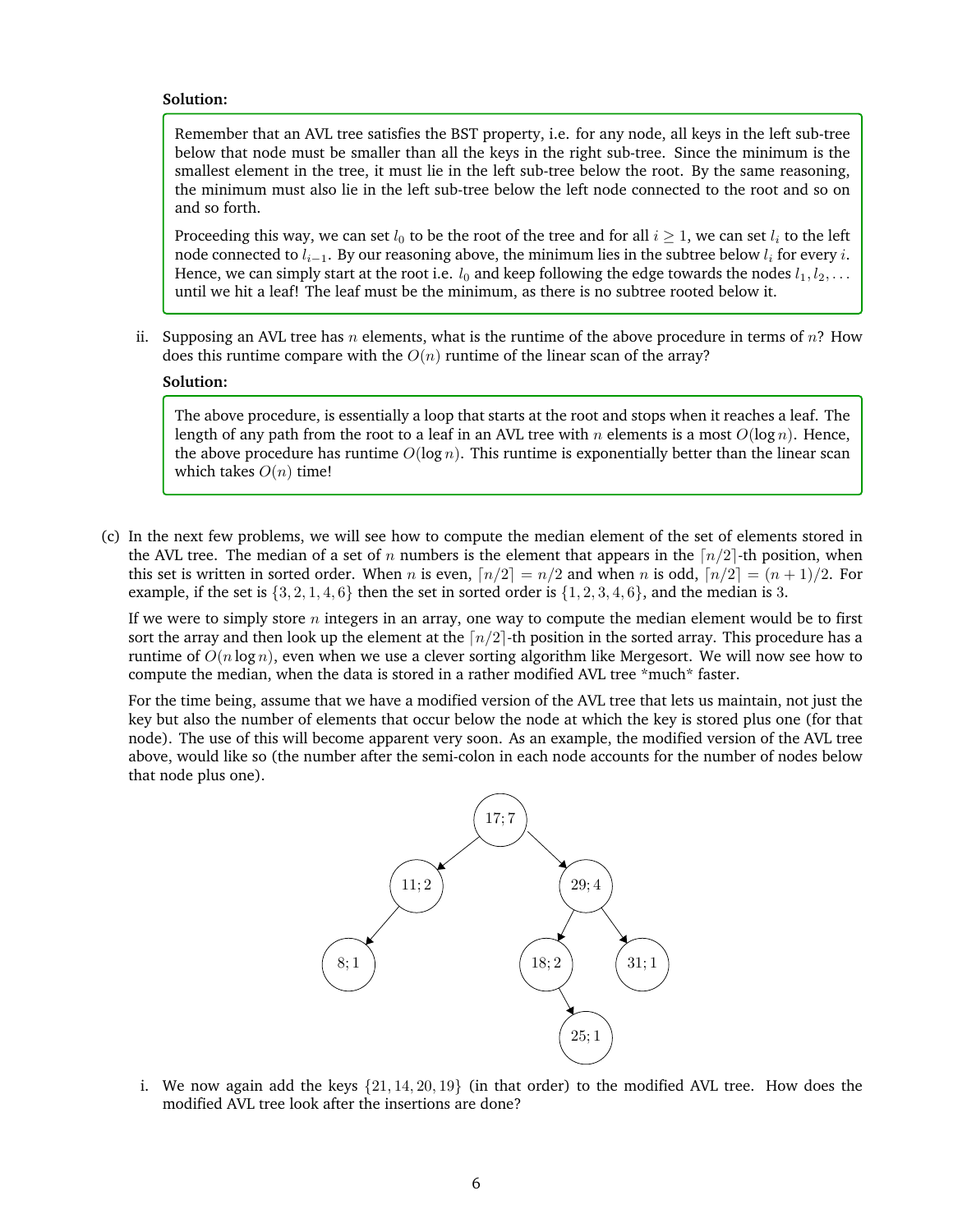#### **Solution:**



ii. Given a modified AVL tree, like the one above, describe a procedure that will return the median element stored in the tree. Note that in the modified tree, you can access the number of elements lying below a node in addition to the number stored in that node. Can you use this extra information to find the median more quickly?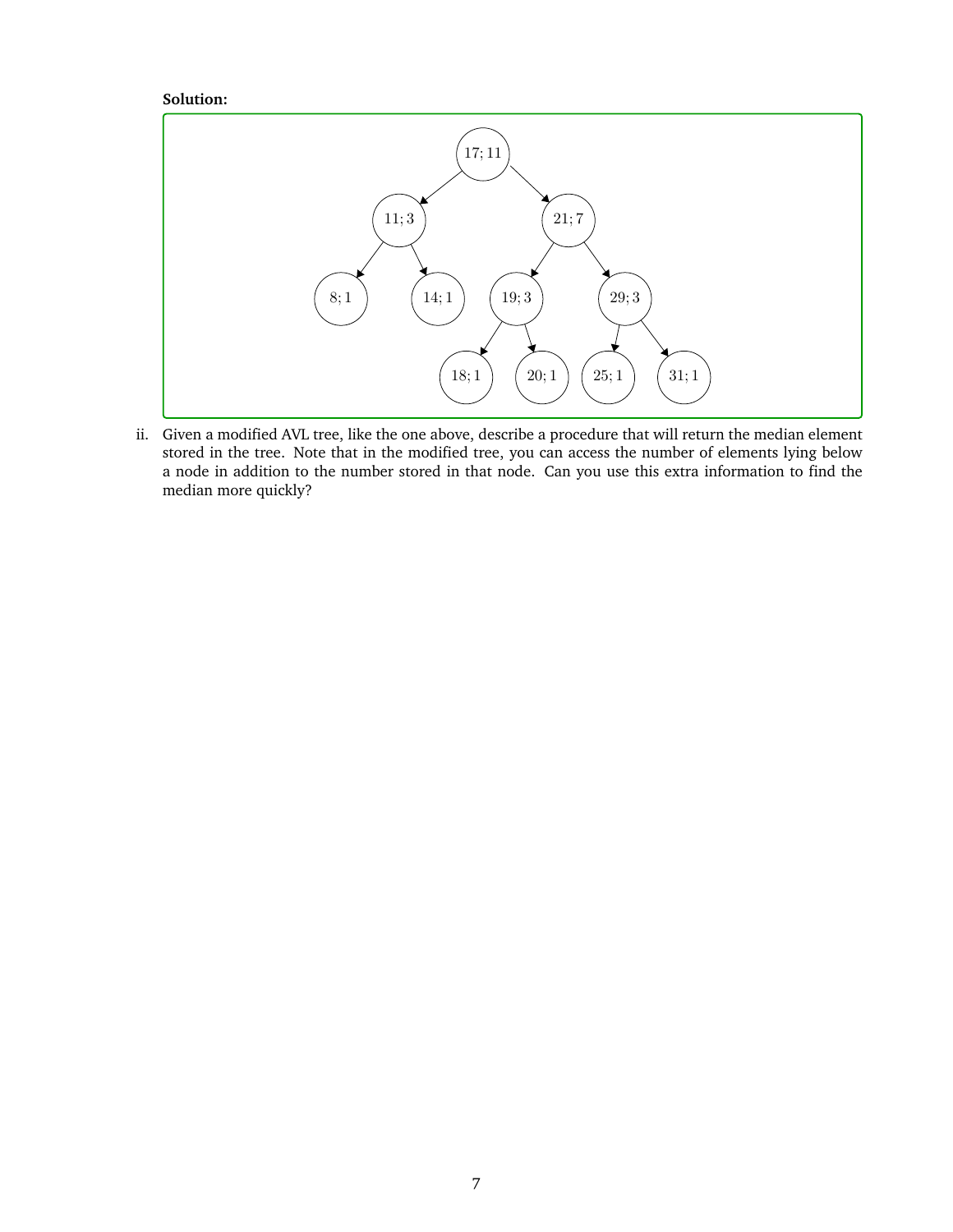#### **Solution:**

We will actually show that using a modified AVL tree, we can compute the  $k$ -th smallest element for any k. The k-th smallest element of a set of n numbers is the number at index k when the set is written in sorted order. Note that this problem is more general than computing the median! If we plug  $k = \lfloor n/2 \rfloor$ , we can compute the median!

Similar to the strategy that we used to compute the minimum, we start by setting  $l_0$  to be the root of the tree. At this point, we check the number of nodes that lie below the left and right nodes connected to the root. Let these numbers be  $x_{l_0,0}$  and  $x_{l_0,1}$  respectively. We consider three cases below.

- **I**. Let us suppose for the moment that  $x_{l_0,0} = k 1$ . We observe that if the elements in the AVL tree were to be written in sorted order, all the elements in the left subtree below root would appear before the root, which itself would appear before the elements in the right sub-tree. Since there are  $k - 1$  elements in the left subtree, the index of the root is k, which is the desired element.
- **II**. Now suppose  $x_{l_0,0} < k 1$ . Again, if we were to write the elements in the AVL tree in sorted order, the k-th smallest element would now lie in the subtree below the right node.
- **III**. Finally, if  $x_{l_0,0} > k 1$ , the k-th smallest number would lie in subtree below the left node.

The upshot of this is that by checking the number of nodes in the left and right subtrees below a given node, we were able to find out which subtree the  $k$ -th smallest element lies in! We can repeat this, recursing in the appropriate subtree. For example, if  $x_{l_0,0} < k - 1$  then we recurse in the right subtree. However, the  $k$ -th smallest element in the entire tree may not be the  $k$ -th smallest element in the right subtree!

We want to find out what element we need to look for in the right subtree in order to find the  $k$ -th smallest element in the entire tree. Let us suppose that the  $k$ -th smallest element in the entire subtree is in fact the  $k'$ -th smallest element in the right subtree. If we were to write out the elements in the AVL tree in sorted order, it follows that the  $k'$ -th smallest element in the right subtree is at position  $(x_{l_0,0} + 1) + k'$  in the entire tree. But this position is also the position of the k-th smallest element. It follows that

$$
(x_{l_0,0} + 1) + k' = k \implies k' = k - (x_{l_0,0} + 1).
$$

Therefore, in order to locate the  $k$ -th smallest element in the entire tree, it suffices to locate the  $(k - (x_{l_0,0} + 1))$ -th smallest element in the right subtree, which we can do as detailed above.

We repeat the procedure until, we either find the k-th smallest element to be a node, like in Case **I**, or we hit a leaf.

iii. Supposing a modified AVL tree has n elements, what is the runtime of the above procedure in terms of  $n$ ? How does this runtime compare with the  $O(n \log n)$  runtime described earlier?

#### **Solution:**

The above procedure, is essentially a loop that starts at the root and stops when it reaches a leaf. The length of any path from the root to a leaf in an AVL tree with n elements is a most  $O(\log n)$ . Hence, the above procedure has runtime  $O(\log n)$ . This runtime is far far better than the solution based on sorting which takes  $O(n \log n)$  time; we managed a shave off the linear term in the latter expression!

iv. Bonus: After every insertion, the number of nodes that lie below a given node need not remain the same. For example, after four insertions, the number of nodes below the root increased and the number of nodes below the node where the key "29" was stored, decreased. Describe a procedure that takes as input a modified AVL tree T with n nodes, an integer key k and, returns the modified AVL T', that has the key  $k$  inserted in  $T$ . What is the runtime of this procedure?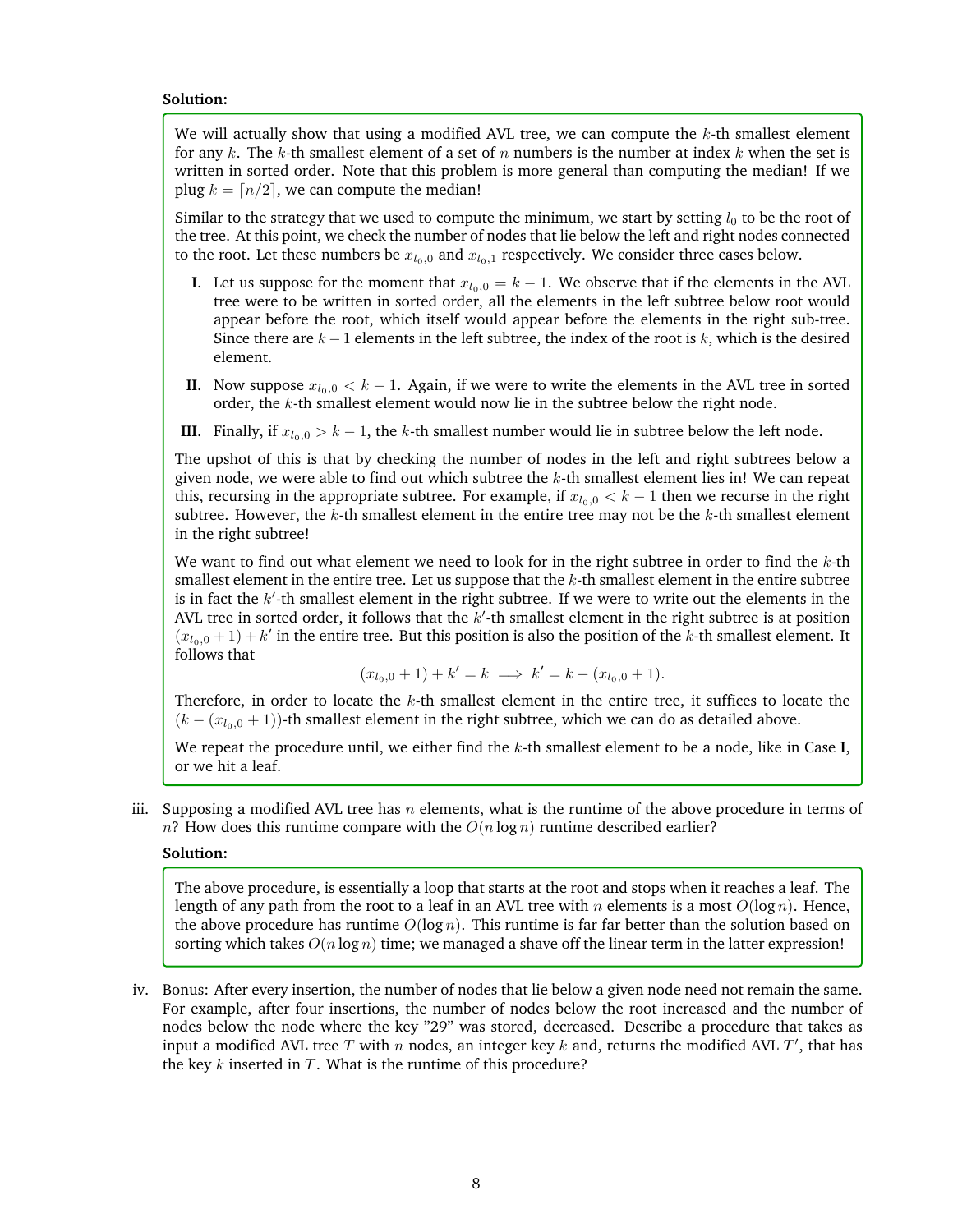## **5. Big-**O

Write down a tight big- $\mathcal O$  for each of the following. Unless otherwise noted, give a bound in the worst case.

(a) Insert and find in a BST.

#### **Solution:**

 $\mathcal{O}(n)$  and  $\mathcal{O}(n)$ , respectively. This is unintuitive, since we commonly say that find() in a BST is "log(n)", but we're asking you to think about *worst-case* situations. The worst-case situation for a BST is that the tree is a linked list, which causes find() to reach  $\mathcal{O}(n)$ .

(b) Insert and find in an AVL tree.

#### **Solution:**

 $\mathcal{O}(\log(n))$  and  $\mathcal{O}(\log(n))$ , respectively. The worst case is we need to insert or find a node at height 0. However, an AVL tree is always a balanced BST tree, which means we can do that in  $\mathcal{O}(\log(n))$ .

(c) Finding the minimum value in an AVL tree containing  $n$  elements.

#### **Solution:**

 $\mathcal{O}(\log(n))$ . We can find the minimum value by starting from the root and constantly traveling down the left-most branch.

(d) Finding the k-th largest item in an AVL tree containing  $n$  elements.

#### **Solution:**

With a standard AVL tree implementation, it would take  $\mathcal{O}(n)$  time. If we're located at a node, we have no idea how many elements are located on the left vs right and need to do a traversal to find out. We end up potentially needing to visit every node.

If we modify the AVL tree implementation so every node stored the number of children it had at all times (and updated that field every time we insert or delete), we could do this in  $\mathcal{O}(log(n))$  time by performing a binary search style algorithm.

(e) Listing elements of an AVL tree in sorted order

### **Solution:**

 $\mathcal{O}(n)$ . An AVL tree is always a balanced BST tree, which means we only need to traverse the tree in in-order once.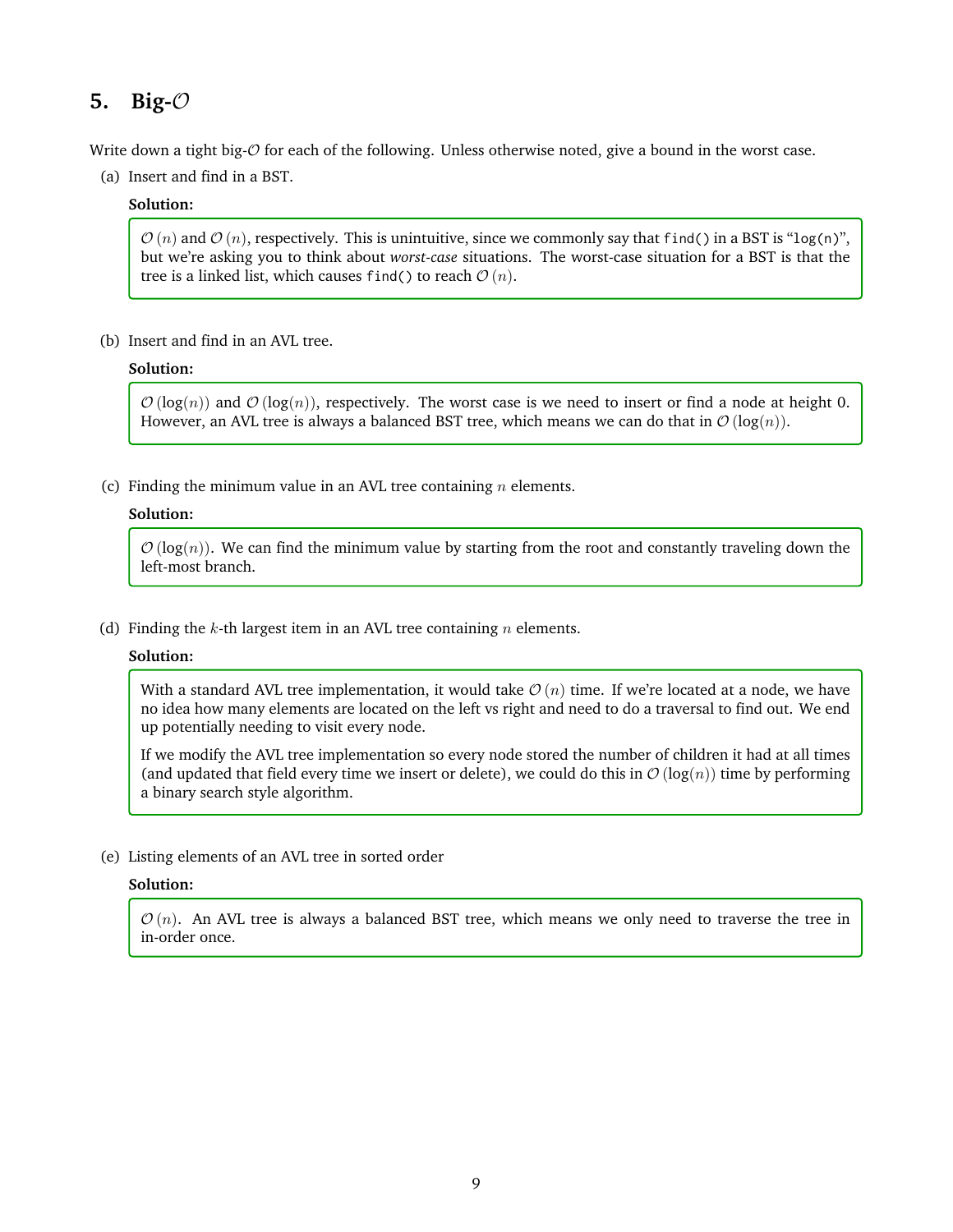# **6. Analyzing dictionaries**

(a) What are the constraints on the data types you can store in an AVL tree?

#### **Solution:**

The keys need to be orderable because AVL trees (and BSTs too) need to compare keys with each other to decide whether to go left or right at each node. (In Java, this means they need to implement Comparable). Unlike a hash table, the keys do *not* need to be hashable. (Note that in Java, every object is technically hashable, but it may not hash to something based on the object's value. The default hash function is based on reference equality.)

The values can be any type because AVL trees are only ordered by keys, not values.

(b) When is using an AVL tree preferred over a hash table?

#### **Solution:**

- (i) You can iterate over an AVL tree in sorted order in  $\mathcal{O}(n)$  time.
- (ii) AVL trees never need to resize, so you don't have to worry about insertions occasionally being very slow when the hash table needs to resize.
- (iii) In some cases, comparing keys may be faster than hashing them. (But note that AVL trees need to make  $\mathcal{O}(\log n)$  comparisons while hash tables only need to hash each key once.)
- (iv) AVL trees *may* be faster than hash tables in the worst case since they guarantee  $\mathcal{O}(\log n)$ , compared to a hash table's  $\mathcal{O}(n)$  if every key is added to the same bucket. But remember that this only applies to pathological hash functions. In most cases, hash tables have better asymptotic runtime  $(\mathcal{O}(1))$ than AVL trees, and in practice  $\mathcal{O}(1)$  and  $\mathcal{O}(\log n)$  have roughly the same performance.
- (c) When is using a BST preferred over an AVL tree?

#### **Solution:**

One of AVL tree's advantages over BST is that it has an asymptotically efficient find even in the worst case.

However, if you know that insert will be called more often than find, or if you know the keys will be inserted in a random enough order that the BST will stay balanced, you may prefer a BST since it avoids the small runtime overhead of checking tree balance properties and performing rotations. (Note that this overhead is a constant factor, so it doesn't matter asymptotically, but may still affect performance in practice.)

BSTs are also easier to implement and debug than AVL trees.

(d) Consider an AVL tree with n nodes and a height of h. Now, consider a single call to get(...). What's the maximum possible number of nodes get(...) ends up visiting? The minimum possible?

#### **Solution:**

The max number is  $h + 1$  (remember that height is the number of edges, so we visit  $h + 1$  nodes going from the root to the farthest away leaf); the min number is 1 (when the element we're looking for is just the root).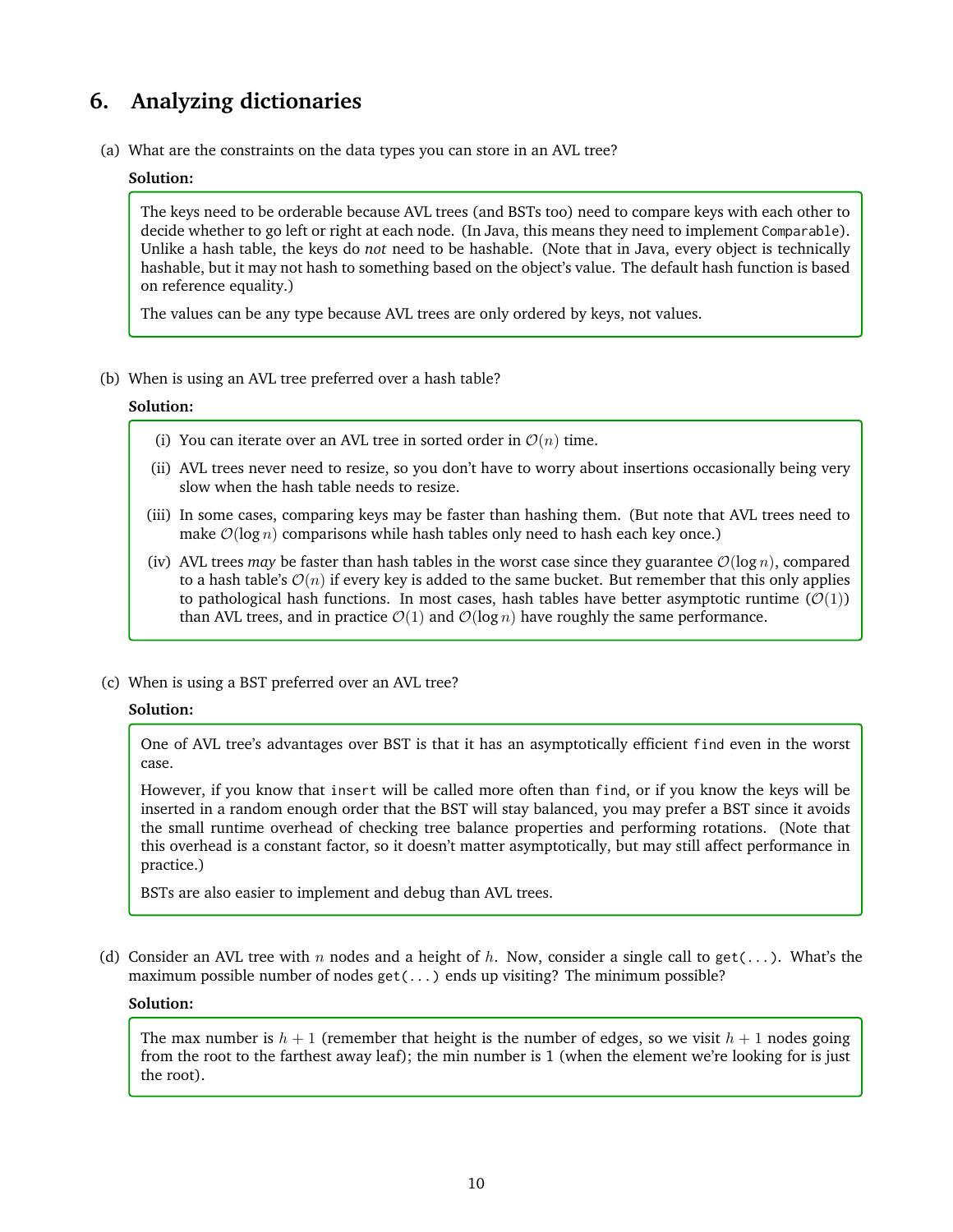(e) **Challenge Problem:** Consider an AVL tree with n nodes and a height of h. Now, consider a single call to insert(...). What's the maximum possible of nodes insert(...) ends up visiting? The minimum possible? Don't count the new node you create or the nodes visited during rotation(s).

#### **Solution:**

The max number is  $h + 1$ . Just like a get, we may have to traverse to a leaf to do an insertion.

To find the minimum number, we need to understand which elements of AVL trees we can do an insertion at, i.e. which ones have at least one null child.

In a tree of height 0, the root is such a node, so we need only visit the one node. In an AVL tree of height 1, the root can still have a (single) null child, so again, we may be able to do an insertion visiting only one node.

On taller trees, we always start by visiting the root, then we continue the insertion process in either a tree of height  $h-1$  or a tree of height  $h-2$  (this must be the case since the the overall tree is height h and the root is balanced). Let  $M(h)$  be the minimum number of nodes we need to visit on an insertion into an AVL tree of height  $h$ . The previous sentence lets us write the following recurrence

$$
M(h) = 1 + \min\{M(h-1), M(h-2)\}
$$

The 1 corresponds to the root, and since we want to describe the minimum needed to visit, we should take the minimum of the two subtrees.

We could simplify this recurrence and try to unroll it, but it's easier to see the pattern if we just look at the first few values:

$$
M(0) = 1, M(1) = 1, M(2) = 1 + min{1, 1} = 2, M(3) = 1 + min{1, 2} = 2, M(4) = 1 + min{2, 2} = 3
$$

In general,  $M()$  increases by one every other time h increases, thus we should guess the closed-form has an  $h/2$  in it. Checking against small values, we can get an exactly correct closed-form of:

$$
M(h) = \lfloor h/2 \rfloor + 1
$$

which is our final answer.

Note that we need a very special (as empty as possible) AVL tree to have a possible insertion visiting only  $|h/2|+1$  nodes. In general, an AVL of height h might not have an element we could insert that visits only  $|h/2|+1$ . For example, a tree where all the leaves are at depth h is still a valid AVL tree, but any insertion would need to visit  $h + 1$  nodes.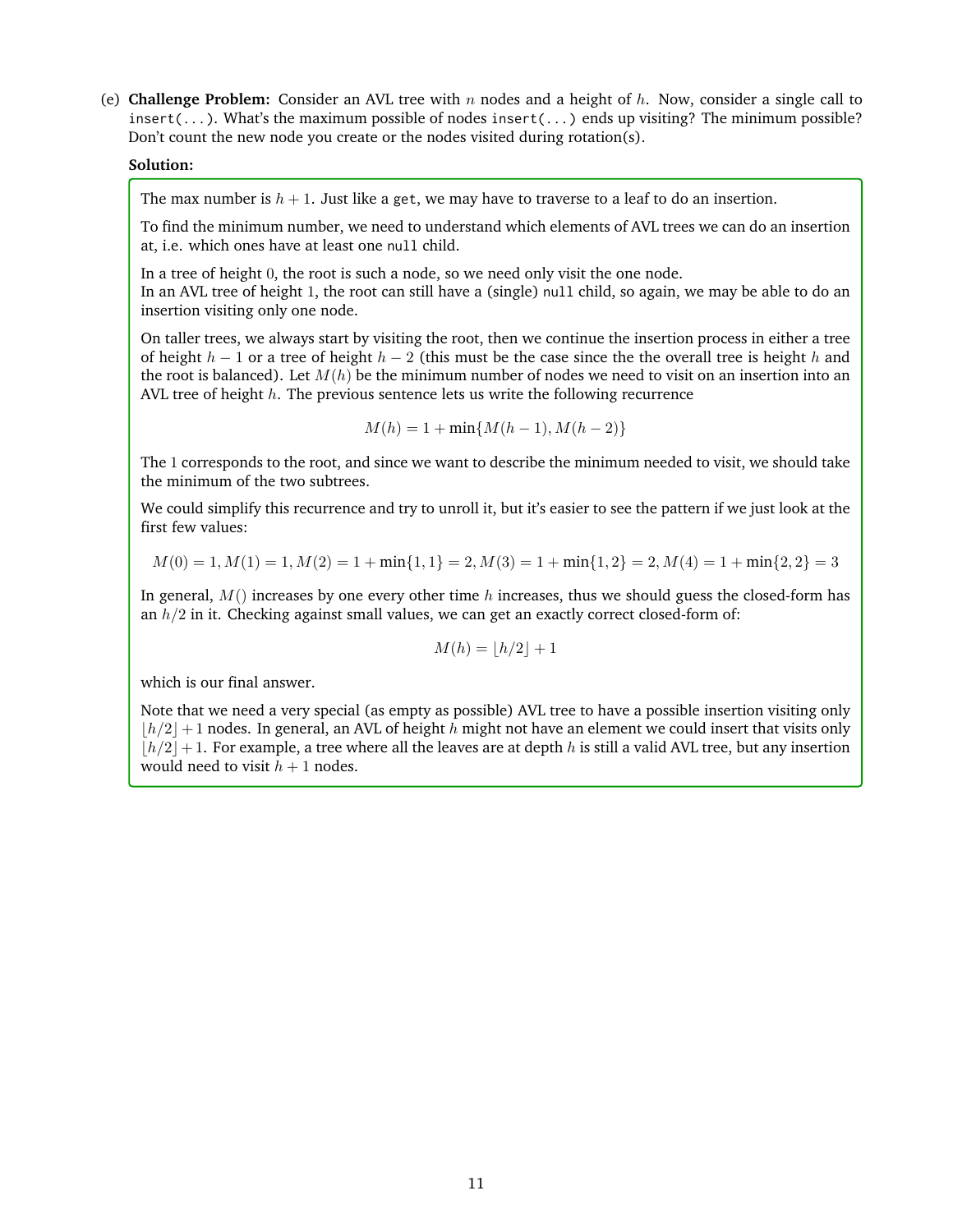# **Heap Problems**

# **7. Ternary Heaps**

Consider the following sequence of numbers:

5, 20, 10, 6, 7, 3, 1, 2

(a) Insert these numbers into a min-heap where each node has up to *three* children, instead of two.

(So, instead of inserting into a binary heap, we're inserting into a ternary heap.)

Draw out the tree representation of your completed ternary heap.

### **Solution:**



(b) Draw out the array representation of the above tree. In your array representation, you should start at index 0 (not index 1).

#### **Solution:**

1, 3, 2, 6, 20, 7, 5, 10

(c) Given a node at index  $i$ , write a formula to find the index of the parent.

### **Solution:**

$$
\text{parent}(i) = \left\lfloor \frac{i-1}{3} \right\rfloor
$$

(d) Given a node at index i, write a formula to find the j-th child. Assume that  $0 \le j < 3$ .

$$
child(i,j) = 3i + j + 1
$$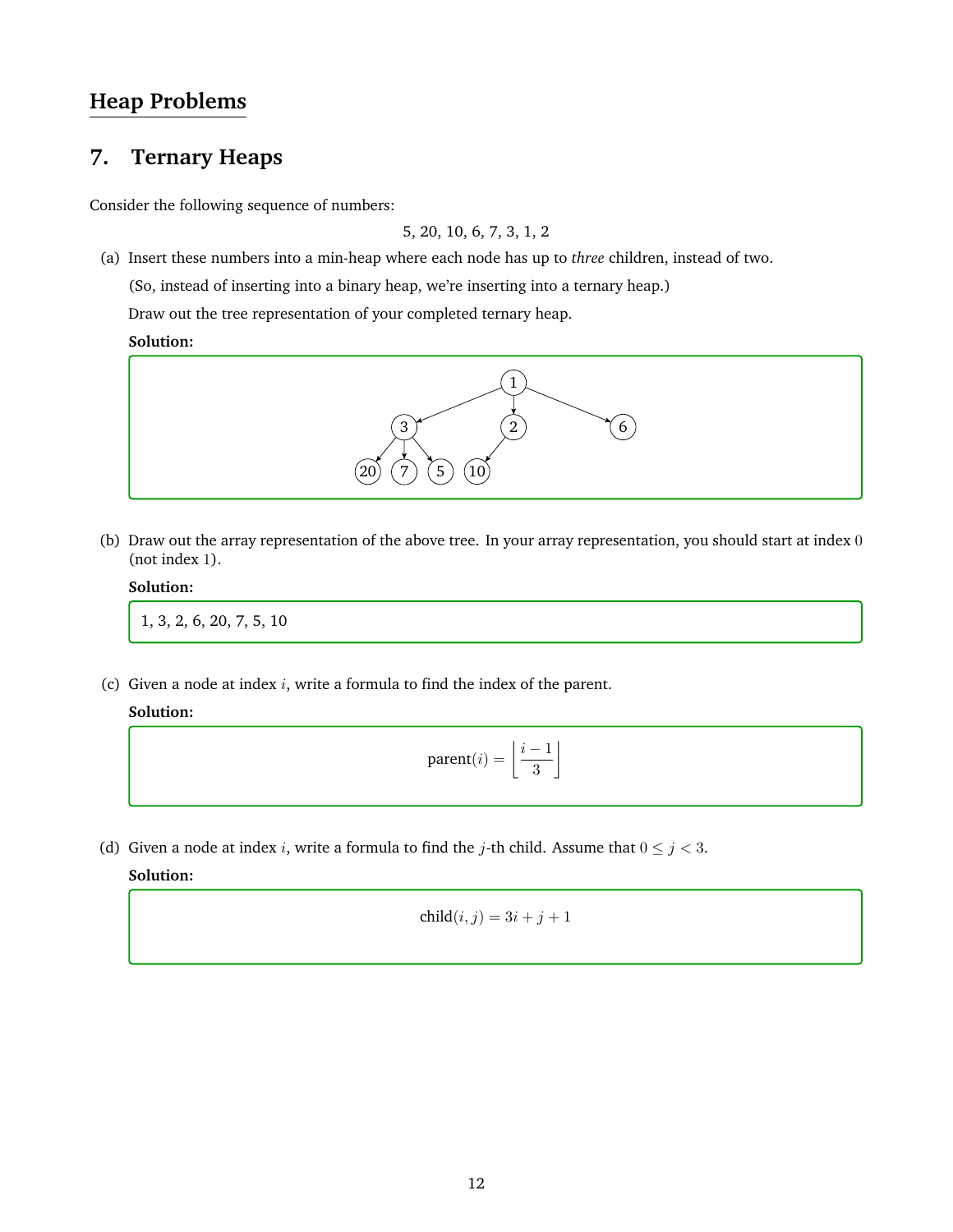# **8. Heaps – More Basics**

(a) Insert the following sequence of numbers into a *min heap*:

[10, 7, 15, 17, 12, 20, 6, 32]

### **Solution:**



(b) Now, insert the same values into a *max heap*.

### **Solution:**



(c) Now, insert the same values into a *min heap*, but use Floyd's buildHeap algorithm.

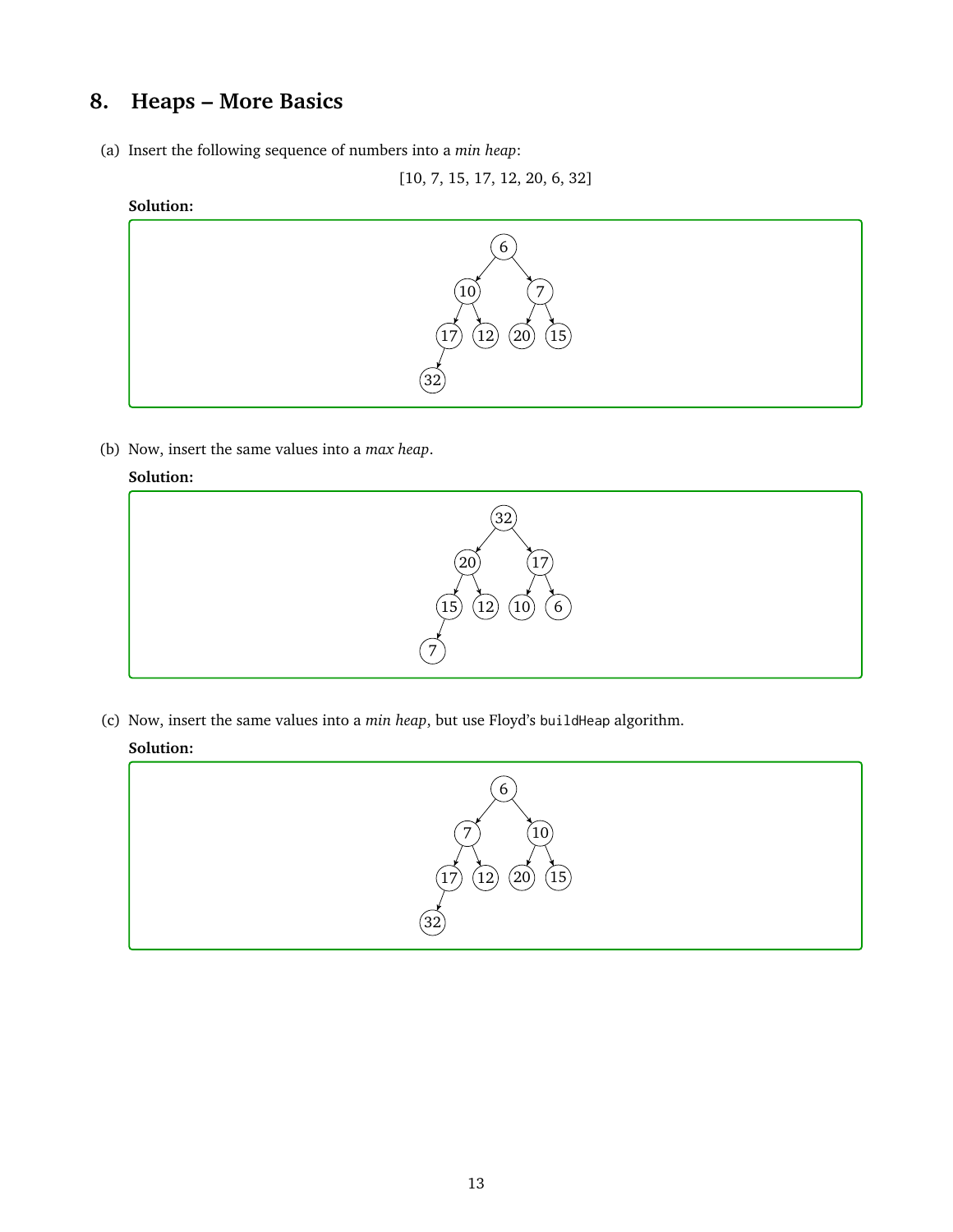(d) Insert 1, 0, 1, 1, 0 into a *min heap*.





(e) Call removeMin on the min heap stored as the following array: [2, 5, 7, 8, 10, 9] **Solution:**

```
[5, 8, 7, 9, 10]
Credit: https://medium.com/@randerson112358/min-heap-deletion-step-by-step-1e05ff9d3932
```
# **9. Sorting and Reversing (with Heaps)**

(a) Suppose you have an array representation of a heap. Must the array be sorted? **Solution:**

No,  $[1, 2, 5, 4, 3]$  is a valid min-heap, but it isn't sorted.

(b) Suppose you have a sorted array (in increasing order). Must it be the array representation of a valid min-heap? **Solution:**

Yes! Every node appears in the array before its children, so the heap property is satisfied.

(c) You have an array representation of a min-heap. If you reverse the array, does it become an array representation of a max-heap? **Solution:**

No. For example, [1, 2, 4, 3] is a valid min-heap, but if reversed it won't be a valid max-heap, because the maximum element won't appear first.

(d) Describe the most efficient algorithm you can think of to convert the array representation of a min-heap into a max-heap. What is its running time? **Solution:**

You already know an algorithm – just use buildHeap (with percolate modified to work for a max-heap instead of a min-heap). The running time is  $\mathcal{O}(n)$ .

# **10. Project Prep: Contains**

You just finished implementing your heap of ints when your boss tells you to add a new method called contains. Your solution should not, in general, examine every element in the heap(do it recursively!)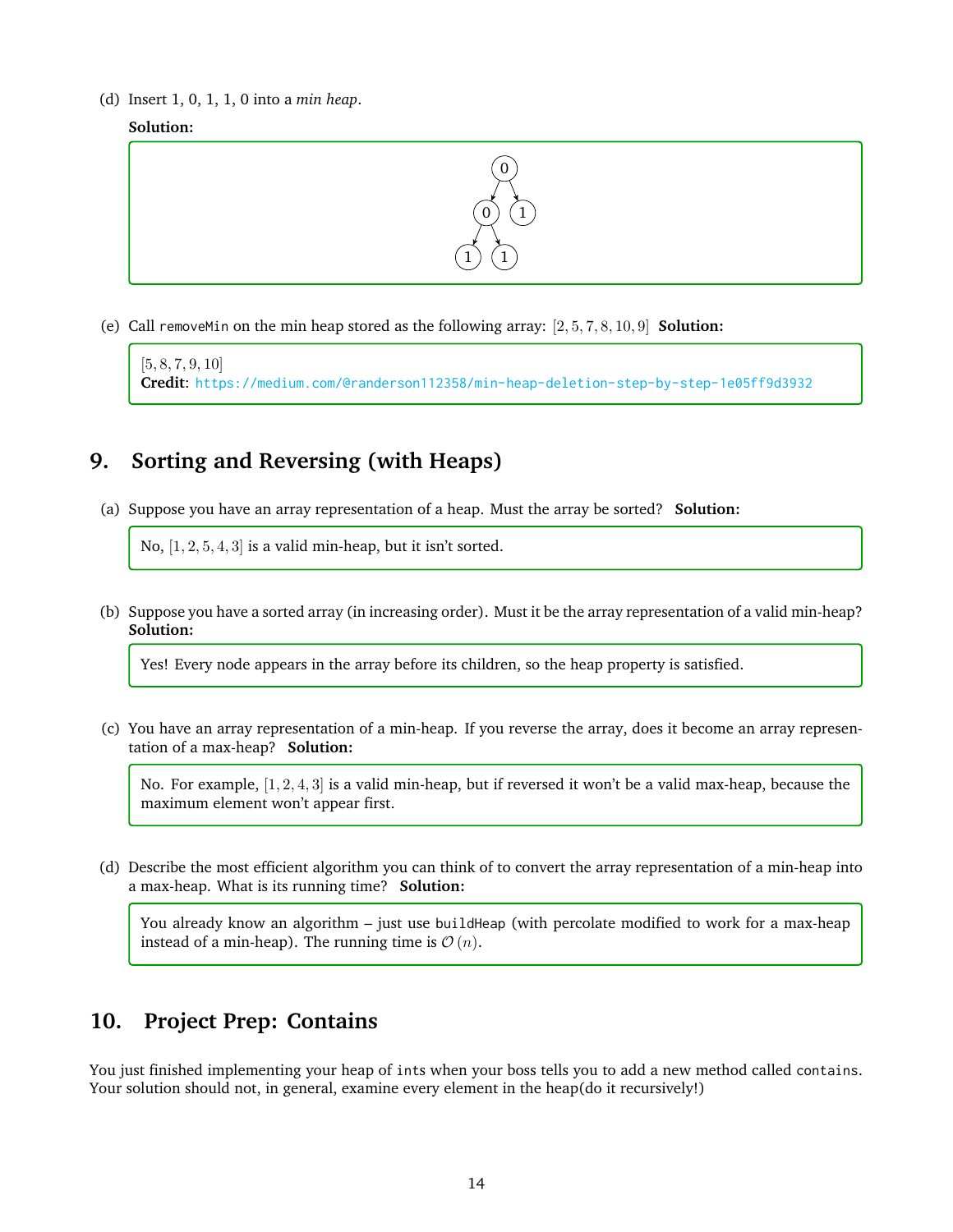```
public class DankHeap {
    // NOTE: Data starts at index 0!
    private int[] heapArray;
    private int heapSize;
    // Other heap methods here....
    /**
     * examine whether element k exists in the heap
     * @param int k, the element to find.
     * @return true if found, false otherwise
     */
    public boolean contains(int k) {
       // TODO!
    }
}
```
(a) How efficient do you think you can make this method? **Solution:**

The best you can do in the worst case is  $\mathcal{O}(n)$  time. If you start at the top (unlike a binary search tree) the node of priority  $k$  could be in either subtree, so you might have to check both. Even if in general we might not need to examine every node, in the worst case, this might lead us to check every node.

(b) Write code for contains. Remember that heapArray starts at index 0! **Solution:**

```
private boolean contains(int k){
    if(k < heapArray[0]){ //if k is less than the minimum value
        return false;
    }else if (heapSize == 0){
        return false;
    }
    return containsHelper(k, 0);
}
private boolean containsHelper(int k, int index){
    if(index >= heapSize){ //if the index is larger than the heap's size
        return false;
    }
    if(heapArray[index] == k)return true;
    }else if(heapArray[index] < k){
        return containsHelper(k, index * 2 + 1) || containsHelper(k, index * 2 + 2);
    }else{
        return false;
    }
}
```
## **11. Challenge: Debugging Heaps of Problems**

For this problem, we will consider a hypothetical hash table that uses linear probing and implements the IDictionary interface. Specifically, we will focus on analyzing and testing one potential implementation of the remove method.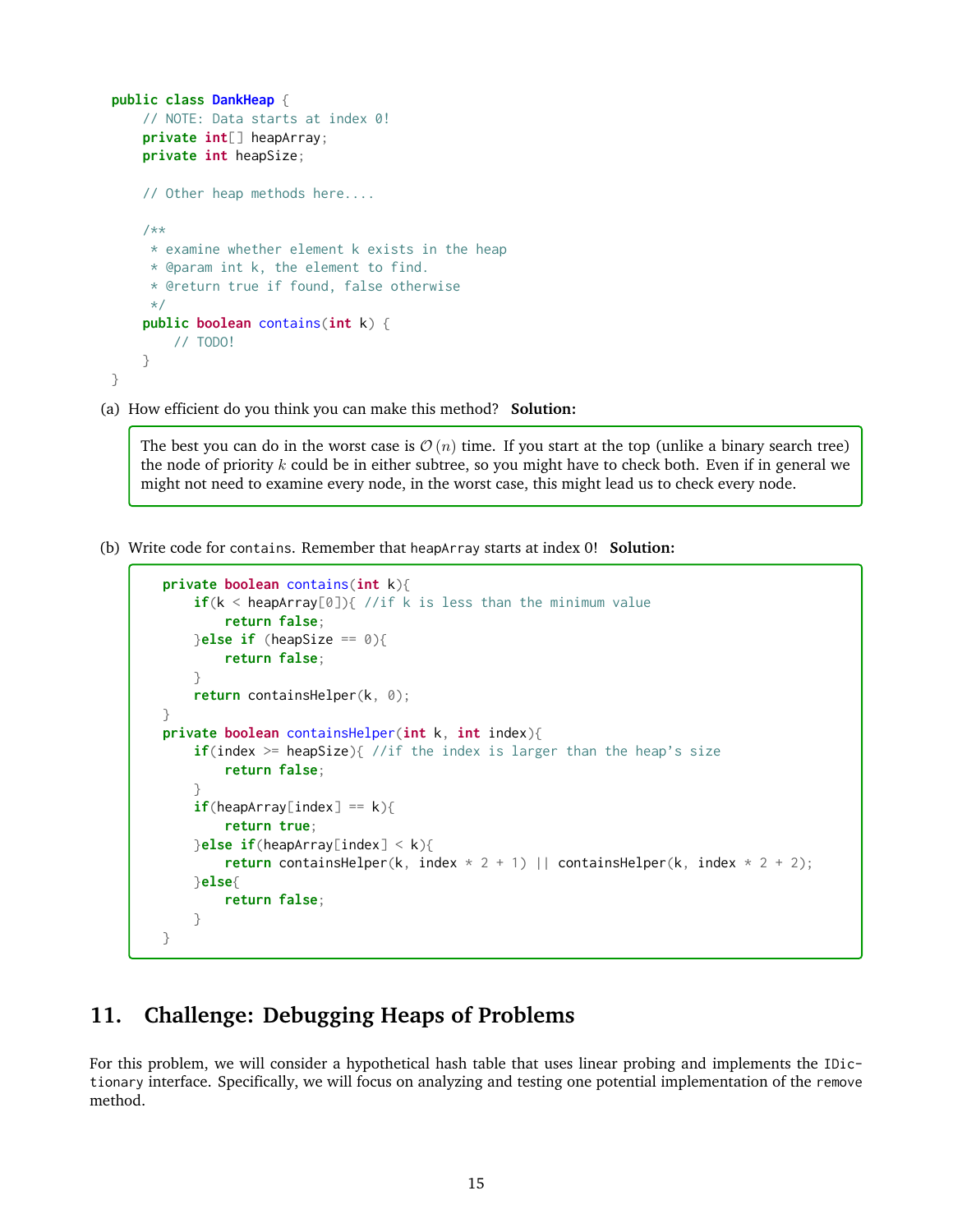(a) Come up with at least 4 different test cases to test this remove(...) method. For each test case, describe what the expected outcome is (assuming the method is implemented correctly).

Try and construct test cases that check if the remove(...) method is correctly using the key's hash code. (You may assume that you can construct custom key objects that let you customize the behavior of the equals( $\dots$ ) and hashCode() method.)

#### **Solution:**

Some examples of test cases:

- If the dictionary contains null keys, or if we pass in a null key, everything should still work correctly.
- If we try removing a key that doesn't exist, the method should throw an exception.
- If we pass in a key with a large hash value, it should mod and stay within the array.
- If we pass in two different keys that happen to have the same hash value, the method should remove the correct key.
- If we pass in a key where we need to probe in the middle of a cluster, removing that item shouldn't disrupt lookup of anything else in that cluster.

For example, suppose the table's capacity is 10 and we pass in the integer keys 5, 15, 6, 25, 36 in that order. These keys all collide with each other, forming a primary cluster. If we delete the key 15, we should still successfully be able to look up the values corresponding to the other keys.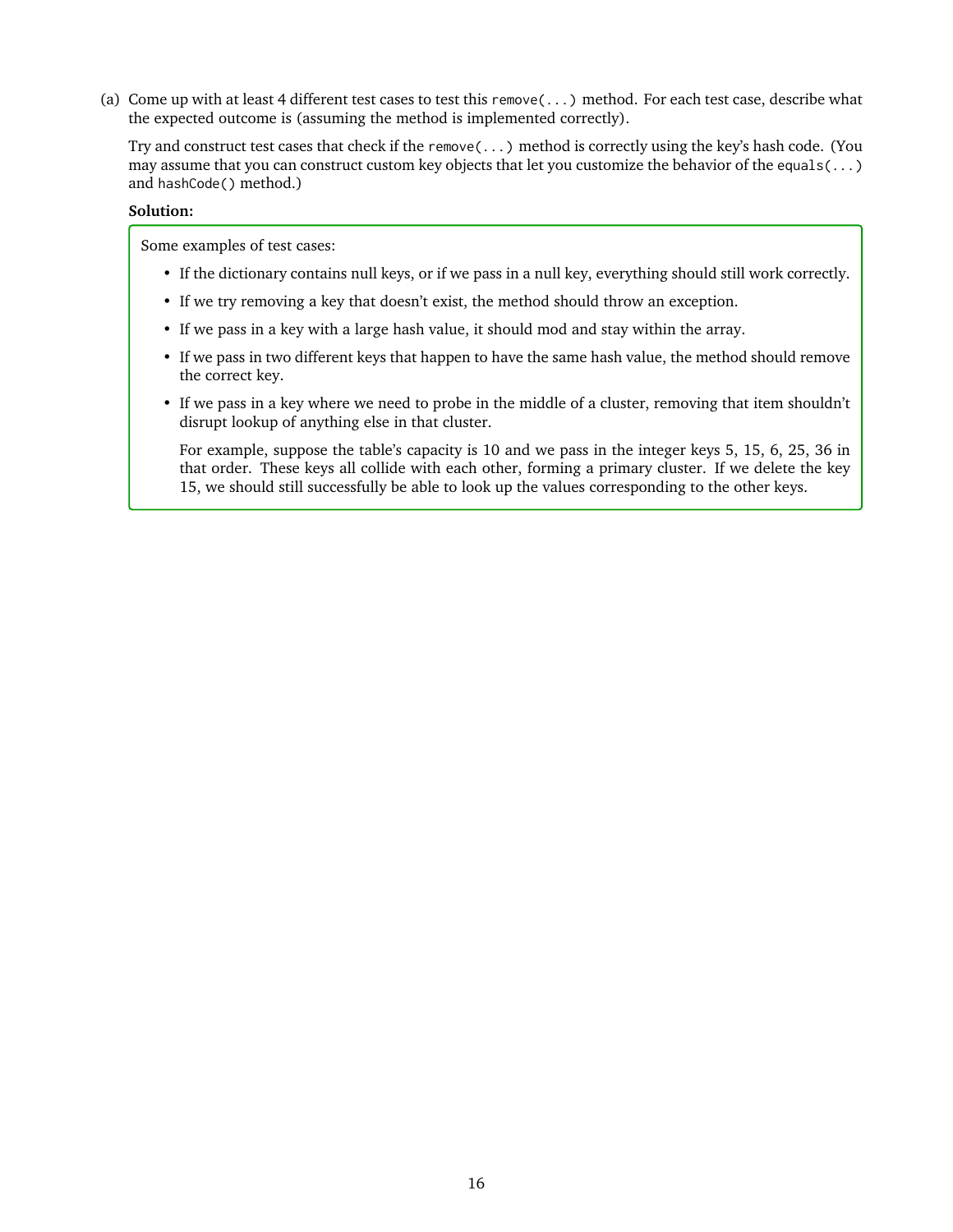(b) Now, consider the following (buggy) implementation of the remove(...) method. List all the bugs you can find.

```
public class LinearProbingDictionary<K, V> implements IDictionary<K, V> {
   // Field invariants:
   //
   // 1. Empty, unused slots are null
    // 2. Slots that are actually being used contain an instance of a Pair object
    private Pair<K, V>[] array;
   // ...snip...
    public V remove(K key) {
        int index = key.hashCode();
        while ((this.array[index] != null) && !this.array[index].key.equals(key)) {
            index = (index + 1) % this.array.length;
        }
        if (this.array[index] == null) {
            throw new NoSuchKeyException();
        }
        V returnValue = this.array[index].value;
        this.array[index] = null;return returnValue;
   }
}
```
#### **Solution:**

The bugs:

- We don't mod the key's hash code at the start
- This implementation doesn't correctly handle null keys
- If the hash table is full, the while loop will never end
- This implementation does not correctly handle the "clustering" test case described up above.

If we insert 5, 15, 6, 25, and 36 then try deleting 15, future lookups to 6, 25, and 36 will all fail.

Note: The first two bugs are, relatively speaking, trivial ones with easy fixes. The middle bug is not trivial, but we have seen many examples of how to fix this. The last bug is the most critical one and will require some thought to detect and fix.